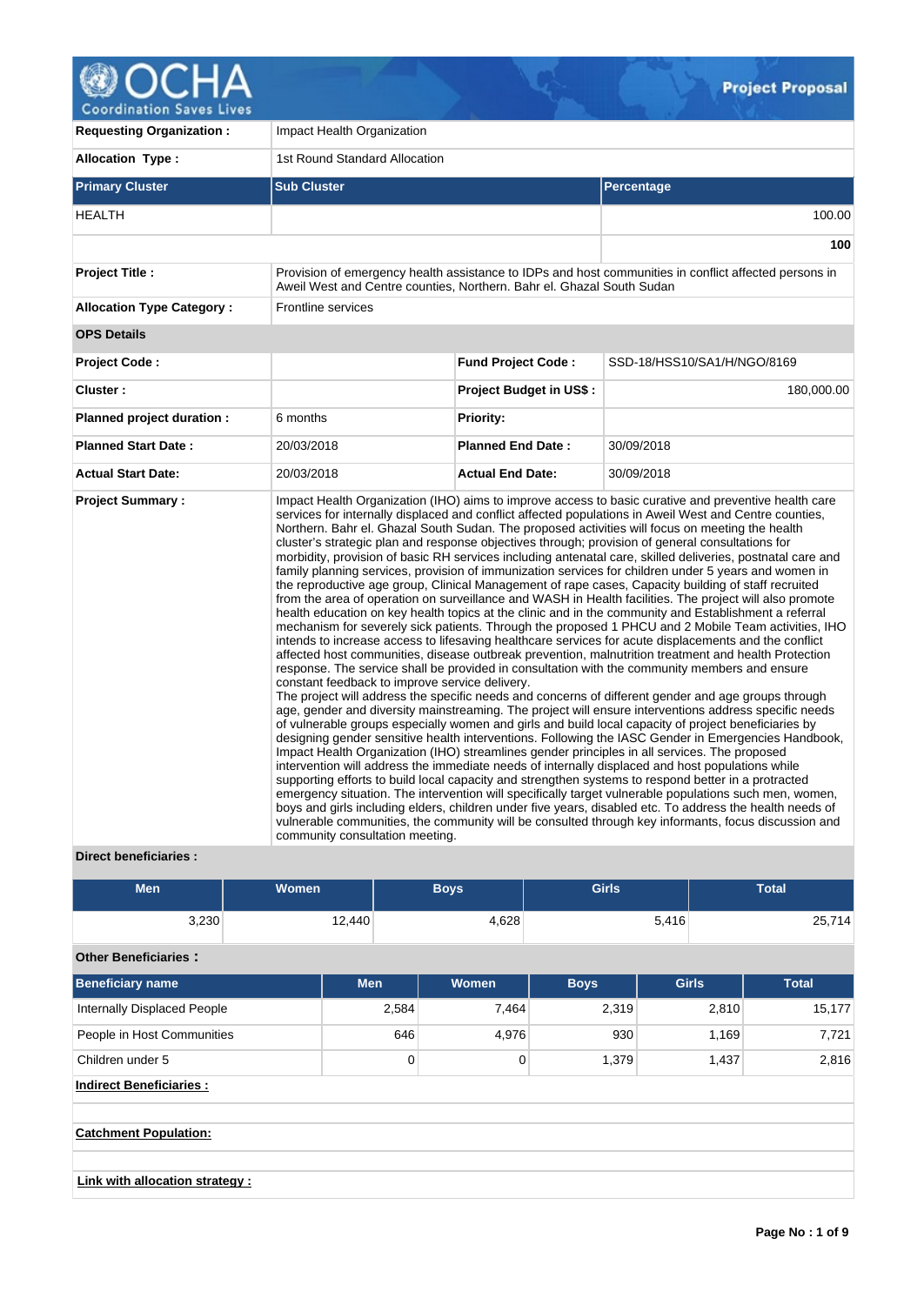In support the health cluster strategy the Provision of emergency health assistance to IDPs and conflict affected persons in South Sudan project" to be implemented in this allocation will scale-up the both curative and prevention health and nutrition services in Aweil Centre and Aweil West Counties by undertaking PHCU and Mobile Team Activities including vaccination, treatment, referral, health education, clinical management of rape cases, strengthening community participation in health service management and disease surveillance. IHO has two years' experience in providing health and nutrition service to vulnerable communities and as a national organization well position us to undertake community programs in any disputed location in South Sudan.

#### **Sub-Grants to Implementing Partners :**

| <b>Partner Name</b>                                   | <b>Partner Type</b> | <b>Budget in US\$</b>       |
|-------------------------------------------------------|---------------------|-----------------------------|
|                                                       |                     |                             |
| Other funding secured for the same project (to date): |                     |                             |
| <b>Other Funding Source</b>                           |                     | <b>Other Funding Amount</b> |

## **Organization focal point :**

| <b>Name</b>  | <b>Title</b>              | Email                    | <b>Phone</b>  |
|--------------|---------------------------|--------------------------|---------------|
| Mwanje Jolem | Program Coordinator       | jolem.mwanje@gmail.com   | +211928082382 |
| Sempa Ali    | <b>Operations Officer</b> | sempa@ihosavinglives.org | 0929336235    |

## **BACKGROUND**

#### **1. Humanitarian context analysis**

For decades, South Sudan seen progressing violence, the return of violence in December 2013 in South Sudan, impacted greatly on the already weak social, economic and political structures. As a result, tens of thousands people majority of them women, girls, boys, elderly people and people with disability have been displaced across the country. Aweil West and Aweil Centre counties of Northern Bahr El Ghazal have been harshly affected by conflict with seriously implications on health service delivery, which has forced many communities to unfavorable situation. There is increased pressure on the already week health care system, increased the disease burden which has directly affected the health status of the population. Poor health is compounded with poor health seeking behavior due to lack of health education in the community, limited access to health facilities as most communities travel for long hours to access health facility which also faces limited human resource and shortage of drugs, poor infrastructure such as roads etc. The leading causes of morbidity include Malaria, Pneumonia, and Watery Diarrhea among children. The conflict has also contributed to economic incapability and limited access to food and basic needs, loss of belongings and family members which has exposed and increased vulnerability to psychological trauma and stress. The counties have also faced constant floods creating a risks for infrastructure break down and disease outbreak. The locations need urgent intervention by supporting a PHCU and Mobile Team in localities where access to the nearest facility is detrimentally inaccessible. The most affected are children under-fives as they lack immunization service as well as proper Infant young child feeding, pregnancy women hardly survive child birth as they develop delivery complications lack of delivery facilities and complicated with poor referral services. Aweil State Hospital in Aweil center is the only full service hospital, however, the hospital suffers from lack of both human and medical resources. Therefore in this response IHO seeks to provide emergency response to 25714 people in Aweil West and Aweil Centre who need health care and Nutrition services.

## **2. Needs assessment**

The conflict in the former Upper Nile and Unity State led to displacement and IDPs settling in Aweil West and Centre counties of former Northern Bahr el Ghazal State (Humanitarian Situation report January 2018). In addition, WHO report September 2017 reported that estimated that over 119 000 people were affected due to flooding triggered by the heavy rainfall in Aweil West of former Northern Bahr el Ghazal State. This has exerted pressure to already limited resources among the host communities hence limiting the coping abilities to withstand the shocks. According the Smart survey October 2017, Aweil centre had GAM rate of 27.5% and Aweil west had GAM rate of 22% far above the 15% WHO emergency threshold and the IPC report January 2018 reported that all counties in Northern Bahr el Ghazal (except Aweil Centre) show critical levels of Global Acute Malnutrition (GAM 15.0%-29.9%) due to worsening food insecurity is primarily driven by protracted conflict and displacements, which have contributed to insufficient crop production and disruptions to livelihoods and persistent macroeconomic deterioration. Malaria, Pneumonia, Watery Diarrhea among children was reported among leading causes of morbidity (UN OCHA January 2018). The high prevalence is attribute to limited access to primary health care services as the available health facilities are far and faced with limited human resource and shortage of drugs. As a result, there is limited access to blood transfusion services, obstetric care service, mental health services, as well as treatment of SAM cases with medical complications. The referral system is hampered by poor roads and lack of transport means. The community has limited access to health education and Immunization coverage is still low. There is a need to provide emergency health care services through static primary health care unit, alongside a Medical Mobile Team (MMT) to support other health partners in management of common illnesses to reduce excess mortality and morbidity. In response to the need identified, This project will provide lifesaving quality health service to 25,714 including women and under-five children through the 2 mobile teams and 1 PHCU by working closely with the Nutrition, WASH and Protection clusters partners. In the same regard the project will monitor disease outbreaks in the intervention locations to inform the health cluster and undertake immediate response including emergency immunization in high-risk areas with lowest coverage. IHO will work closely with communities to identify the problem affecting them and the community will greatly participate development and implementation of activities and community shall provide feedback on the progress of the interventions. The project will build capacities of the communities through training and awareness campaigns designed to halt the spread of communicable disease. IHO will address unique health needs of women and girls, particularly responding to GBV, including basic management of SGBV survivors. Finally, IHO will work closely with partners, health cluster and MoH in ensuring provision of timely live saving health care services.

# **3. Description Of Beneficiaries**

The project will Increase access to lifesaving healthcare and cholera epidemic prevention to 25714 hosts and IDPs population (3230 Men, 12440 Women, 4628 Boys, 5416 Girls.) by undertaking life-saving interventions including, screening of children for SAM and referral for treatment, health education, EPI, general consultations for morbidity, skilled deliveries, referral mechanism for severely sick patients. The beneficiaries are identified based on the vulnerability in consultation with the community. IHO works closely with local authorities, community leaders, CHD and health staff regarding decisions to intervene, adapt to complete the project activities.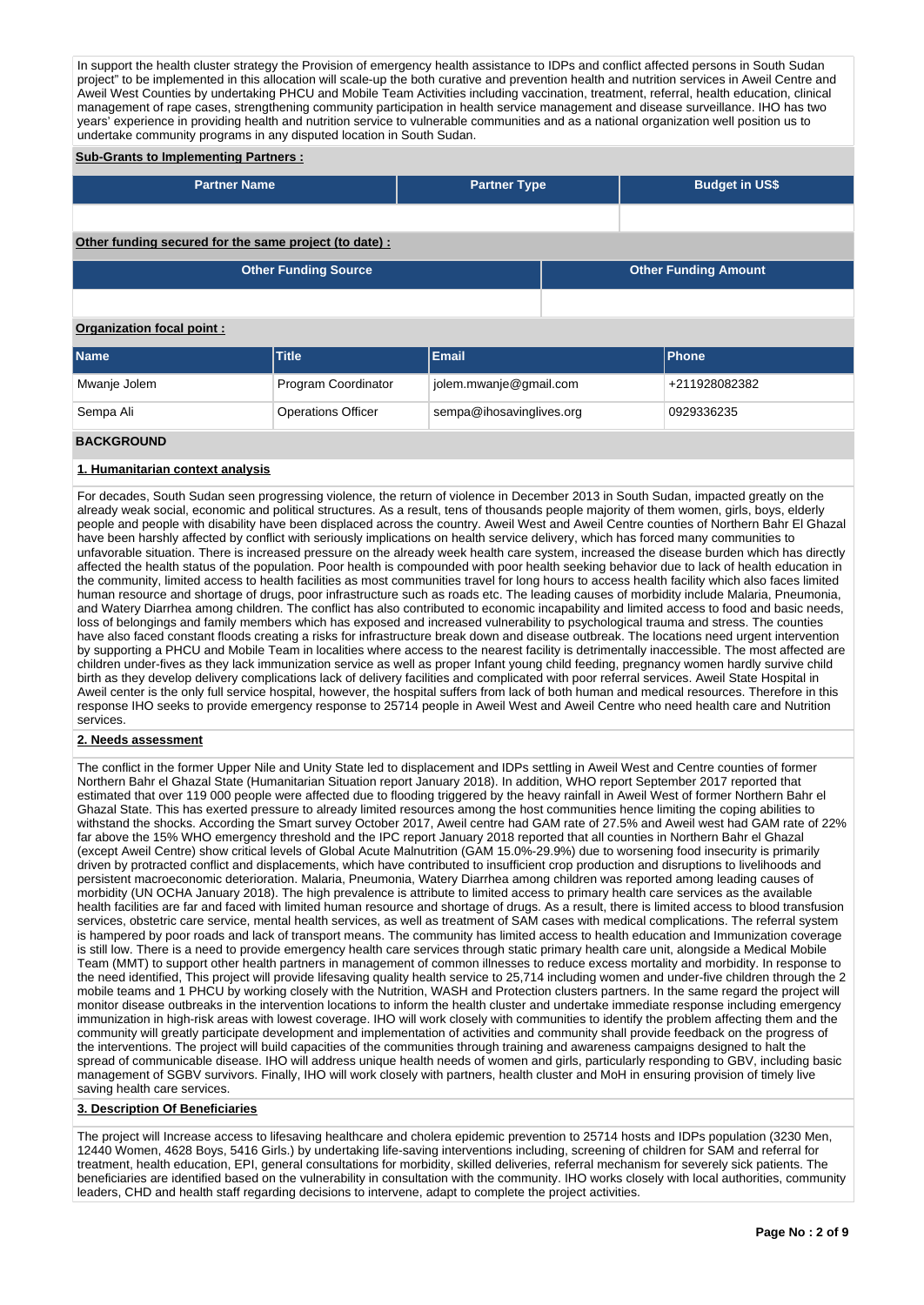# **4. Grant Request Justification**

The allocation prioritizes Aweil West and Centre counties of former Northern Bahr el Ghazal State as an emergency response location for health and nutrition intervention. The locations have seen violence and displacement, floods, food insecurity as well as disease outbreaks which continue to threaten mostly children, women and elderly. The target IDP and host Population lack access to primary health cares as they rely on a few functional health facilities which is under staffed and with limited drugs and supplies. This project will scale up access to service by supporting one primary health care unit and a mobile Team. Impact Health Organization has studied the humanitarian situation and being a national organization with background experience in implementing nutrition and health in conflict affected areas in South Sudan gives an upper hand on understanding of the local context, local networks as well as the capacity to provide the most critical services during emergencies. We intend to maximize the allocated funds through an integrated response plan to tackle health, mental, nutrition disease burden by scaling-up service in the undeserved locations through community participation. We shall complement the existing nutrition services and health services by working close with other partner organizations such as Mediar, Malaria consortium and Concern to tackle the highest cause of morbidity in the area.

## **5. Complementarity**

The project will complement other partner programs in effort to combat the highest cause of morbidity and mortality in the target locations. There is limited access to primary health care services as communities walk long distance to reach the available health facilities. This project seeks to improve on coverage, reaching more vulnerable communities in the two counties. IHO will expand into remote, rural locations to reach populations in need and will address the challenges access to treatment and awareness. This project has been developed to address the needs of the most vulnerable populations.

# **LOGICAL FRAMEWORK**

#### **Overall project objective**

The aim of the project is to provide lifesaving health care and strengthen community capacity through training and awareness to reduce the disease burden in the target locations. This project will strengthen health staffing, drugs and supplies availability, screening, case management and referrals, disease surveillance and health and community participation in Aweil Centre and Aweil West Counties by reaching 3230 Men, 12440 Women, 4628 Boys, 5416 Girls during the 6 months of implementation by supporting the Cluster objectives 2 and 3.

| <b>HEALTH</b>                                                                                                                                                                  |                                                                                                       |                                 |
|--------------------------------------------------------------------------------------------------------------------------------------------------------------------------------|-------------------------------------------------------------------------------------------------------|---------------------------------|
| <b>Cluster objectives</b>                                                                                                                                                      | <b>Strategic Response Plan (SRP) objectives</b>                                                       | <b>Percentage of activities</b> |
| Implement inclusive and dignified essential<br>clinical health services targeting specific<br>needs of vulnerable people                                                       | SO2: Reinforce protection and promote<br>access to basic services for the most<br>vulnerable people   | 60                              |
| Improve access and scale-up<br>responsiveness to essential health-care<br>needs of the vulnerable populations by<br>focusing on the major causes of morbidity<br>and mortality | SO1: Save lives by providing timely and<br>integrated multisector assistance to reduce<br>acute needs | 30                              |
| Prevent, detect and respond to epidemic-<br>prone disease outbreaks and promote WASH<br>in health facilities for conflict-affected and<br>vulnerable populations               | SO1: Save lives by providing timely and<br>integrated multisector assistance to reduce<br>acute needs | 10                              |

**Contribution to Cluster/Sector Objectives :** The aim of the project is to provide lifesaving health care services, strengthen community capacity through training and awareness to reduce the disease burden in the target locations. This project will increase access to Basic Health Care service by operating 1 PHCU and 2 Mobile Team, strengthen health staffing, drugs and supplies availability, screening, case management and referrals, disease surveillance and health and community participation in Aweil Centre and Aweil West counties during the 6 months of implementation by supporting the Cluster objectives 1 2 and 3

#### **Outcome 1**

Improved access to basic preventive and curative health services to 25714 people (3230 Men, 12440 Women, 4628 Boys, 5416 Girl) in the counties of Aweil Centre and Aweil West by operating 1 PHCU and 2 Mobile Team

## **Output 1.1**

# **Description**

14248 individuals ( 2391 Men 5420 Women 2888 Boys, 3549) benefit Clinical health care and screening services

#### **Assumptions & Risks**

Some Medicines and supplies available through core pipe line

#### **Indicators**

|                                         |                                                      |                                                                                                                                                | End cycle beneficiaries |              |                   |     | <b>End</b><br>cycle |  |  |  |
|-----------------------------------------|------------------------------------------------------|------------------------------------------------------------------------------------------------------------------------------------------------|-------------------------|--------------|-------------------|-----|---------------------|--|--|--|
| Code                                    | <b>Cluster</b>                                       | <b>Indicator</b>                                                                                                                               | <b>Men</b>              | <b>Women</b> | <b>Boys</b> Girls |     | <b>Target</b>       |  |  |  |
| Indicator 1.1.1                         | HEALTH                                               | (Frontline Services) Number of OPD<br>Consultations                                                                                            |                         |              |                   |     | 13.220              |  |  |  |
|                                         | <b>Means of Verification: Registers, Photos etc.</b> |                                                                                                                                                |                         |              |                   |     |                     |  |  |  |
| Indicator 1.1.2                         | HEALTH                                               | (Frontline Services) Number of children 6 months<br>to 15 years receiving measles vaccination in<br>emergency, outbreak or returnee situation. |                         |              | 468               | 560 | 1.028               |  |  |  |
|                                         | <b>Means of Verification: Registers, photos</b>      |                                                                                                                                                |                         |              |                   |     |                     |  |  |  |
| Indicator 1.1.3                         | <b>HFAITH</b>                                        | (Frontline Services) Number of uncomplicated<br>Malaria cases treated with ACT                                                                 |                         |              |                   |     | 7.920               |  |  |  |
| <b>Means of Verification: Registers</b> |                                                      |                                                                                                                                                |                         |              |                   |     |                     |  |  |  |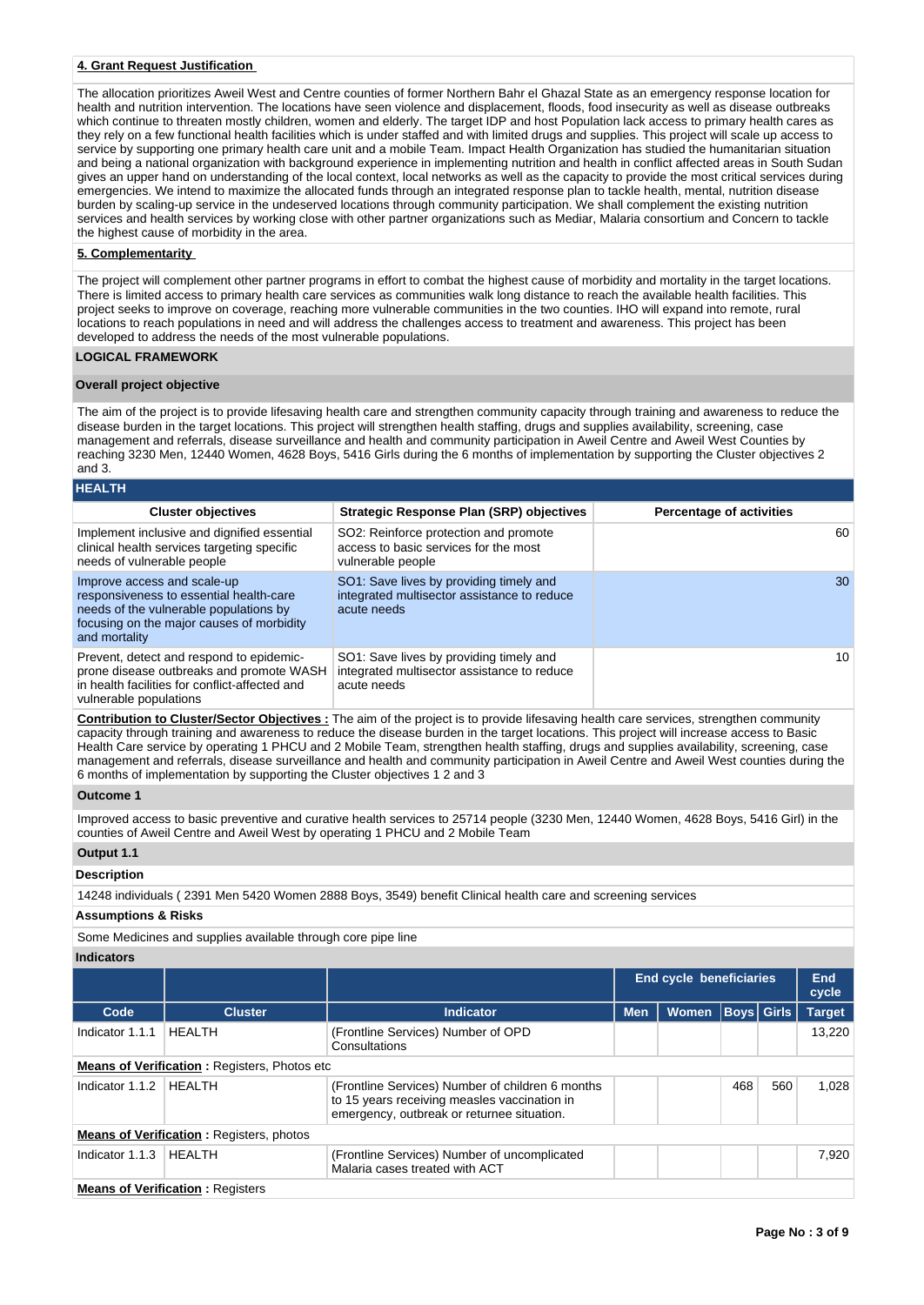| Indicator 1.1.4                | <b>HEALTH</b>                                                                                                | (Frontline Services) Number of deliveries attended<br>by skilled birth attendant (facility or home).              | 20 |
|--------------------------------|--------------------------------------------------------------------------------------------------------------|-------------------------------------------------------------------------------------------------------------------|----|
|                                | <b>Means of Verification: Registers, Photos</b>                                                              |                                                                                                                   |    |
| Indicator 1.1.5                | <b>HEALTH</b>                                                                                                | (Frontline Services) Number of health Facilities<br>providing SGBV/CMR services                                   | 3  |
|                                | <b>Means of Verification: Registers</b>                                                                      |                                                                                                                   |    |
| <b>Activities</b>              |                                                                                                              |                                                                                                                   |    |
| Activity 1.1.1                 |                                                                                                              |                                                                                                                   |    |
|                                | Provide OPD services for common diseases                                                                     |                                                                                                                   |    |
| Activity 1.1.2                 |                                                                                                              |                                                                                                                   |    |
|                                | Provision of Psychological First Aid (PFA)                                                                   |                                                                                                                   |    |
| Activity 1.1.3                 |                                                                                                              |                                                                                                                   |    |
|                                | Vaccination against Measles & Polio for all under 5                                                          |                                                                                                                   |    |
| Activity 1.1.4                 |                                                                                                              |                                                                                                                   |    |
|                                |                                                                                                              | Conduct vaccination against Tetanus for pregnant women who have not received the Vaccine                          |    |
| Activity 1.1.5                 |                                                                                                              |                                                                                                                   |    |
|                                | Referral of complicated medical cases                                                                        |                                                                                                                   |    |
| Activity 1.1.6                 |                                                                                                              |                                                                                                                   |    |
|                                |                                                                                                              | Undertake Ante- and postnatal check up, conduct normal deliveries at community level, and provide family planning |    |
| Activity 1.1.7                 |                                                                                                              |                                                                                                                   |    |
|                                | Screening of pregnant and lactating women and under 5 for malnutrition                                       |                                                                                                                   |    |
| Activity 1.1.8                 |                                                                                                              |                                                                                                                   |    |
|                                |                                                                                                              | Basic management of SGBV survivors (PEP, treatment for STI, wound care)                                           |    |
| Output 1.2                     |                                                                                                              |                                                                                                                   |    |
| <b>Description</b>             |                                                                                                              |                                                                                                                   |    |
|                                | 11469 Individuals Benefit from Health Promotion activities                                                   |                                                                                                                   |    |
| <b>Assumptions &amp; Risks</b> |                                                                                                              |                                                                                                                   |    |
|                                | Medicines and supplies available through core pipe line<br>Good coordination between CHD, Mediar and Concern |                                                                                                                   |    |

Insecurity

A formal and functional referral linkages are established between the different service outlets starting from the community level.

# **Indicators**

|                                                       |                                                                      |                                                                                               | <b>End cycle beneficiaries</b> | End<br>cycle |                                  |                   |               |  |
|-------------------------------------------------------|----------------------------------------------------------------------|-----------------------------------------------------------------------------------------------|--------------------------------|--------------|----------------------------------|-------------------|---------------|--|
| Code                                                  | <b>Cluster</b>                                                       | <b>Indicator</b>                                                                              | <b>Men</b>                     | Women        | <b>Boys</b> Girls                |                   | <b>Target</b> |  |
| Indicator 1.2.1                                       | <b>HEALTH</b>                                                        | (Frontline Services) Number of people reached by<br>health education /promotion               | 839                            | 7,020        | 11,469<br>1,74<br>1,87<br>0<br>0 |                   |               |  |
|                                                       | <b>Means of Verification: Photos</b>                                 |                                                                                               |                                |              |                                  |                   |               |  |
| <b>Activities</b>                                     |                                                                      |                                                                                               |                                |              |                                  |                   |               |  |
| Activity 1.2.1                                        |                                                                      |                                                                                               |                                |              |                                  |                   |               |  |
|                                                       | Promote community Health seeking behaviour through health education  |                                                                                               |                                |              |                                  |                   |               |  |
| Activity 1.2.2                                        |                                                                      |                                                                                               |                                |              |                                  |                   |               |  |
|                                                       | Education communities on use of bednets                              |                                                                                               |                                |              |                                  |                   |               |  |
| Activity 1.2.3                                        |                                                                      |                                                                                               |                                |              |                                  |                   |               |  |
|                                                       | Awareness raising of the availability of services for SGBV survivors |                                                                                               |                                |              |                                  |                   |               |  |
| Output 1.3                                            |                                                                      |                                                                                               |                                |              |                                  |                   |               |  |
| <b>Description</b>                                    |                                                                      |                                                                                               |                                |              |                                  |                   |               |  |
|                                                       | EWARS activities undertaken on a regular basis                       |                                                                                               |                                |              |                                  |                   |               |  |
| <b>Assumptions &amp; Risks</b>                        |                                                                      |                                                                                               |                                |              |                                  |                   |               |  |
|                                                       |                                                                      | WHO and MOH supports the training through provision of training materials and trainers        |                                |              |                                  |                   |               |  |
| <b>Indicators</b>                                     |                                                                      |                                                                                               |                                |              |                                  |                   |               |  |
|                                                       |                                                                      |                                                                                               | <b>End cycle beneficiaries</b> | End<br>cycle |                                  |                   |               |  |
| Code                                                  | <b>Cluster</b>                                                       | <b>Indicator</b>                                                                              | <b>Men</b>                     | <b>Women</b> |                                  | <b>Boys</b> Girls | <b>Target</b> |  |
| Indicator 1.3.1<br>$\sim$ $\sim$ $\sim$ $\sim$ $\sim$ | <b>HEALTH</b>                                                        | (Frontline Services) Number of staff trained on<br>disease surveillance and outbreak response | 10                             | 20           |                                  |                   |               |  |

**Means of Verification** : Training report, photos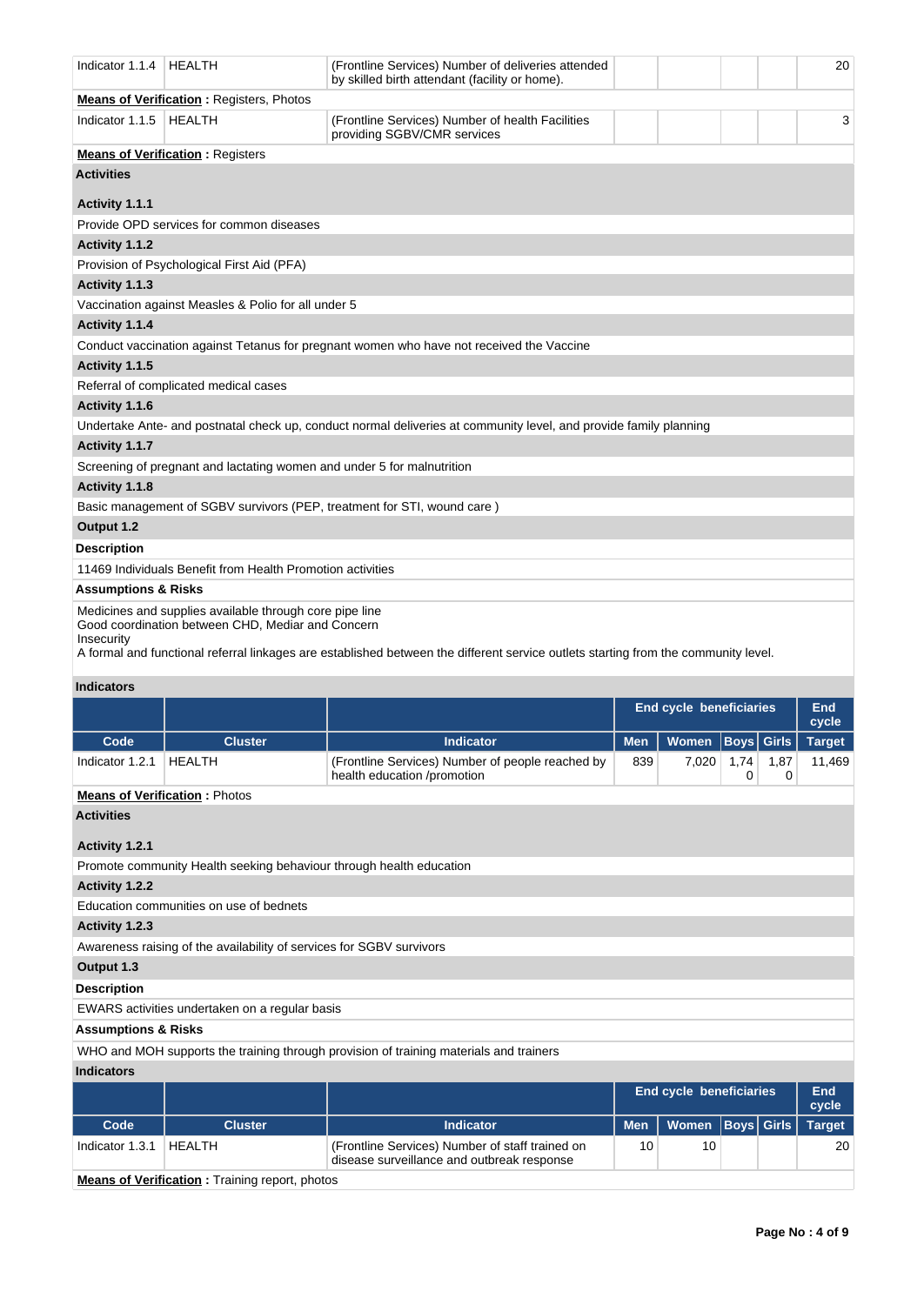## **Activities**

# **Activity 1.3.1**

Conduct training for staff on IDSR and disease investigation

**Activity 1.3.2** 

Provide Weekly Surveillance IDSR & EWARN data

## **Activity 1.3.3**

Undertake Activity based reporting

## **Additional Targets :**

# **M & R**

# **Monitoring & Reporting plan**

IHO will develop a monitoring and Evaluation plan for this project; and will work closely with the cluster team, County Health Department and the SSHF TS to ensure quality programming is affected. The performance-monitoring plan includes alignments to Health Cluster M&E standards with standard Cluster tools including goals and objectives, questionnaires, data sheets and analysis mechanisms integrated. Data will be collected using the standard MOH data collection tools such as OPD registers, Monthly and Weekly report tools among others. Standard Indicators will be used to measure progress at mid and final stages of the project. All activities within the project will be regularly monitored and results against indicators will be collected in monthly reports as well as for each intervention report. A mix of quantitative, qualitative, participatory, and observatory means of data collection shall be employed for collecting data against key indicators and the findings shall be incorporated into the reports.

For the monitoring and reporting progress and achievements of the project activities will be entirely responsibility of the Health team consisting of the Program coordinator, Program Officer, clinicians and health promotion officer among others. IHO project team will promote reporting by producing daily activity reports, weekly and Monthly report as well as donor reports. To promote reporting the project officer will share data daily through EWARN reporting system. The PHU will have an activity plan and as well an activity plan will be developed by the mobile team rotating within the sites in the mobile fashion.

The reports will show progress focusing on the number of people reached, by sex, age and location, which shall be share to the donor and relevant Clusters. The Mid-project report will provide for progress made per activity and the final report will include among others demonstration of the long-term impact. To avoid duplication of activities IHO will work with other partners (ie. Mediar, Concern among others) responding in Health activities in Aweil West and Aweil centre counties to identify who is working where and share experience. To measure progress, every activity shall be documented using specific activity Monitoring matrix where the number of people reached by sex, age and location are recorded. IHO will coordinate all efforts with Community leaders through coordination meeting to share experience and gaps for scaling up and engaging them in field activity monitoring. At the field level, regular monitoring visits conducted by IHO Juba based staff will use cluster-approved systems to measure progress against the work plan and towards achieving the desired results and project objectives. Data collected from field visits will be used to report to the cluster on a monthly basis, with additional narrative and financial reports provided to SSHF Finance Team as per contractual requirements. Cluster recommended reporting lines will be fully adhered to such as 5W matrices. Community participation in project monitoring and evaluation will be done which will involve utilization of single sex focus groups, same age peer group discussions to obtain accurate feedback from beneficiaries as an accountability mechanisms aimed at implementing lessons learnt and avoid repetition of implementation short falls in coming/ongoing projects. To ensure proper Monitoring and Evaluation of the project finances, the Project coordinator, project Officer shall be in charge of project finances spending and will report to the organization Finance Manager. The Finance Manager will track budget lines and ensure all activities funded are accounted for using the laid down financial regulations. The finance Manager will compile financial reports, which will be shared with the donor.

## **Workplan**

| <b>Activitydescription</b>                                                             | Year |  |   |   |   |   |   |         | 23456789101112 |  |  |
|----------------------------------------------------------------------------------------|------|--|---|---|---|---|---|---------|----------------|--|--|
| Activity 1.2.1: Promote community Health seeking behaviour through health<br>education | 2018 |  |   | х | х | Χ | х | X.      |                |  |  |
| Activity 1.3.1: Conduct training for staff on IDSR and disease investigation           | 2018 |  |   | Χ |   |   |   |         |                |  |  |
| Activity 1.3.2: Provide Weekly Surveillance IDSR & EWARN data                          | 2018 |  | X | X | x | Χ | X | $X$ $X$ |                |  |  |

# **OTHER INFO**

# **Accountability to Affected Populations**

IHO will promote transparency during the project implementation by directly involving the community in every stage of the project to ensure clear understanding of objectives of the project, expectations and stakeholders. IHO has incorporated the Commitments on Accountability to Affected Populations (CAAP) into all relevant statements, policies and operational guidelines including incorporating them in staff inductions. The location of PHCU services targeted for this project shall be identified in consultation of the CHD and state ministry of Health. In addition the Mobile Team rotation shall be based on the community prioritization and community leader consultations. During service provision, IHO shall ensures facilitation of the provision of feedback from affected people on the services provided by IHO through feedback meeting to be held Monthly basis and on average on a weekly basis IHO will administer a perception questionnaire to 10 beneficiaries. Team will ask beneficiaries to give feedback on the services received and suggest way to improve where necessary. All project activities will engage local authorities to oversee their implementation. During implementation, teams are recruited with attention to a balance of women and men, cultural diversity and age. Communities will be educated on the services provided to enable them make informed decision and as well as IHO will promote community dialogue to continuously incorporate the needs of the community. Finally, IHO will also conduct evaluation exercises involving men, women, girls and boys. The feedback Information will be available to local communities in local languages were possible.

#### **Implementation Plan**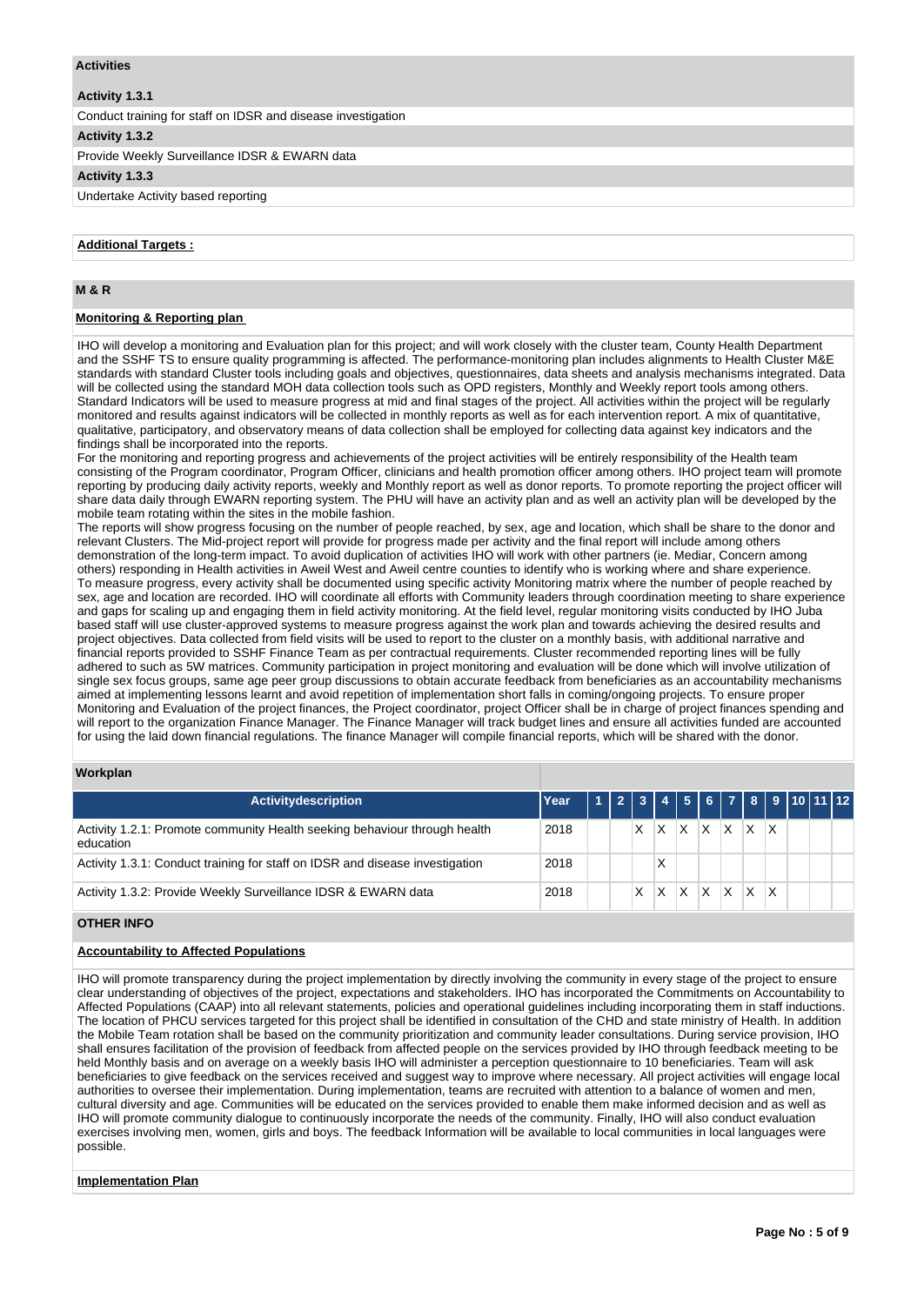The project is the result a result the humanitarian response plan, specially this projects follows within the Health Cluster strategy and priorities. Therefore, during implementation IHO will work closely with the Health cluster as well as Other relevant clusters. In the same regard, IHO will work closely with other relevant Health partners by strengthening the coordination mechanism with government and other relevant partners. The community capacity will be strengthened at process of the project implementation by ensuring community members participate in the planning, delivery and sustainability of the activities. The operation of the PHCU and the Mobile Team will be supported by UNFPA AND WHO core pipeline supplies. The Mobile Team will complement the PHCU and other Partner efforts to combat morbidity and mortality and therefore shall operate based on the community needs and one a weekly rotation. The project will be carried out through the direct engagement of key project staff, such as the Program Coordinator, Health Officer, Clinicians, Nurses, Midwives Health Promotion Officer, Vaccinators among others to ensure the maximum impact of the intervention, IHO will strengthen existing structures and working with available human resource. Project implementation will cut across other thematic areas such as protection and Nutrition with activities such as Clinical Management of Rape protection and nutrition messaging incorporated into activities. IHO will implement each stage of the project in collaboration with these stakeholders and aim to include representatives from all stakeholders in training and capacity building components.

#### **Coordination with other Organizations in project area**

| Name of the organization | Areas/activities of collaboration and rationale                                     |
|--------------------------|-------------------------------------------------------------------------------------|
| Mediar .Concern          | Management of complicated medical cases, Management of<br>Complicated Medical cases |

# **Environment Marker Of The Project**

A+: Neutral Impact on environment with mitigation or enhancement

## **Gender Marker Of The Project**

2a-The project is designed to contribute significantly to gender equality

#### **Justify Chosen Gender Marker Code**

IHO mainstreams gender into Health programming by assessing gender-specific needs and identifying appropriate responses to address the particular concerns of women, men, girls and boys during the assessment of health needs in the project locations. Sex and Age dissagregated data is recorded; Among the ways IHO under takes to promote gender includes holding a series of key informant interviews, focus group discussions (FGDs) with the intervention communities. The result is a strategy that incorporates the view, opinions and needs of all men, women, boys and girls and seeks to address existing gaps. It is through this process that IHO identifies the Health priorities for both men and women in terms of needs. At all stages in programme planning and design, gender mainstreaming is a key priority. IHO aims to improve the wellbeing of women, girls, boys and men. These data collection methods will aim to collect information about the perceived risks in accessing services and risk with the community ie. SGBV against women and girls . In order to incorporate the elderly into beneficiary numbers, IHO will work with local community leaders to identify this group, using IASC guidelines. Data will be dis-aggregated by gender and age to have much more intense impact on the services.

## **Protection Mainstreaming**

Protection mainstreaming into the project has been integrated into the entire programmatic cycle from the needs assessment, to the implementation and subsequent winding up. Firstly, the "Do No Harm" principle has been factored. From the initial stages of conceptualizing a project, to hiring staff, acquiring materials, implementation, IHO will examine the potential negative and positive impact of programming decisions on the conflict context; while ensuring expectations are not overly raised and considering who conducts the project activities with ethnic safety in mind. Some of the concepts will need to be introduced carefully or be addressed in smaller groups or individually. Safety and dignity of beneficiaries will be prioritized. Victims of rape will be provided with clinical management.

The project will seek to strengthen and support self-protection and will work in collaboration with other protection actors. The project will also address protection Issues such as rape by providing sensitization to communities and treatment to victims. The project will seek to analyze dividers and sources of tensions between groups; analyze connectors between groups and across groups and consider implicit ethical messages associated with the project. All project training will incorporate protection issues. In working with the local authorities, IHO will constantly analyzed the risks and opportunities linked to engaging with government dynamically, in view of the conflict analysis and regular informal monitoring of the context.

## **Country Specific Information**

# **Safety and Security**

The project is going be implemented in two Counties of Awiel West and Aweil Centre. The security situation in the area, remains calm in some locations but with some tension in neighboring states. However, this does not threaten the security and safety of our staff. IHO is cooperating with both the opposition and the government respectively to determine the safe staff movements in the area. IHO puts life of its staff on the front agenda and will ensure that every staff is brief about the situation and incase of intense insecurity the staff will be evacuated.

#### **Access**

Counties of Awiel West and Aweil Centre is accessible by road during dry season and however during the wet seasons some areas especially in Aweil West are hard to reach due to floods. However, early logistical preparation will make operation easy.

## **BUDGET**

| $\mathsf{Code}$ | <b>Budget Line Description</b>                                                                                               |   | D / S Quantity Unit | cost                       | Duration  %<br>Recurran charged<br>lce. | to CHF | Total Cost |  |  |  |  |
|-----------------|------------------------------------------------------------------------------------------------------------------------------|---|---------------------|----------------------------|-----------------------------------------|--------|------------|--|--|--|--|
|                 | 1. Staff and Other Personnel Costs                                                                                           |   |                     |                            |                                         |        |            |  |  |  |  |
| 1.1             | Project coordinator                                                                                                          | D |                     | $1 \mid 2,000 \mid$<br>.00 | 6                                       | 80.00  | 9.600.00   |  |  |  |  |
|                 | Will spend 80% of the time supporting the project activities, SSHF will contribute 80% toward the Project Coordinator salary |   |                     |                            |                                         |        |            |  |  |  |  |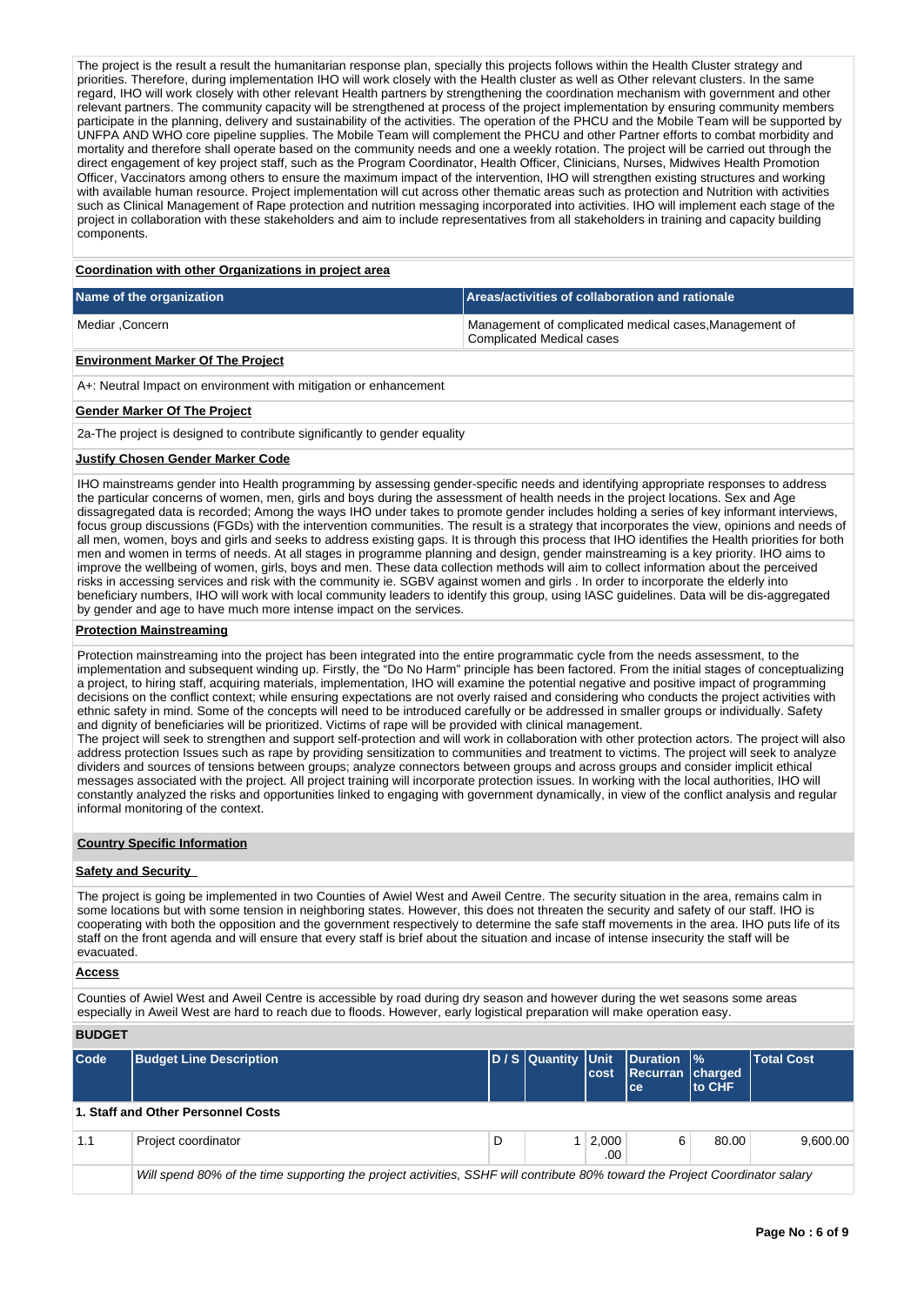| 1.2  | <b>Project Officer</b>                                                                                                                                                                                              | D | 1              | 1,250<br>.00           | 6            | 80.00  | 6.000.00  |
|------|---------------------------------------------------------------------------------------------------------------------------------------------------------------------------------------------------------------------|---|----------------|------------------------|--------------|--------|-----------|
|      | Will spend 100% of the time undertaking project activities, SSHF will contribute 100% toward the Project officer salary                                                                                             |   |                |                        |              |        |           |
| 1.3  | Clinician                                                                                                                                                                                                           | D |                | 1 1,000<br>.00         | 6            | 80.00  | 4,800.00  |
|      | Will spend 100% of the time undertaking project activities, SSHF will contribute 100% toward the Clincian salary                                                                                                    |   |                |                        |              |        |           |
| 1.4  | EPI and Health Education Officer                                                                                                                                                                                    | D | 1 <sup>1</sup> | 500.0<br>0             | 6            | 100.00 | 3,000.00  |
|      | Will spend 100% of the time undertaking project activities, SSHF will contribute 100% toward the EPI and Health Education<br>Officer salary                                                                         |   |                |                        |              |        |           |
| 1.5  | Nurse                                                                                                                                                                                                               | D |                | 3   600.0<br>0         | 6            | 100.00 | 10,800.00 |
|      | Will spend 100% of the time undertaking project activities, SSHF will contribute 100% toward the Nurse salary (1 Nurse PHCU<br>and 2 Nurses for Mobile Team                                                         |   |                |                        |              |        |           |
| 1.6  | Lab Assistant                                                                                                                                                                                                       | D | 2 <sup>1</sup> | 500.0<br><sup>0</sup>  | 6            | 100.00 | 6,000.00  |
|      | Will spend 100% of the time undertaking project activities, SSHF will contribute 100% toward the Lab Assistant salary (1 Lab<br>assistant PHCU and 1 for Mobile Team)                                               |   |                |                        |              |        |           |
| 1.7  | Vacinators/Health Educators                                                                                                                                                                                         | D | 4              | 200.0<br>$\Omega$      | 6            | 100.00 | 4,800.00  |
|      | Will spend 100% of the time undertaking project activities, SSHF will contribute 100% toward the Vacinators/Health Educators<br>salary                                                                              |   |                |                        |              |        |           |
| 1.8  | Midwives                                                                                                                                                                                                            | D | 1 <sup>1</sup> | 600.0<br>$\Omega$      | 6            | 100.00 | 3,600.00  |
|      | Will spend 100% of the time undertaking project activities, SSHF will contribute 100% toward the Midwives salary                                                                                                    |   |                |                        |              |        |           |
| 1.9  | <b>Community Health Worker</b>                                                                                                                                                                                      | D |                | 2 200.0<br>$\Omega$    | 6            | 100.00 | 2,400.00  |
|      | Will spend 100% of the time undertaking project activities, SSHF will contribute 100% toward the CHWs salary                                                                                                        |   |                |                        |              |        |           |
| 1.10 | Finance Manager                                                                                                                                                                                                     | D |                | $1 \mid 1,500$<br>.00. | 6            | 50.00  | 4,500.00  |
|      | Will spend 50% of the time undertaking project activities, SSHF will contribute 50% toward the Finance Manager salary                                                                                               |   |                |                        |              |        |           |
| 1.11 | Procurement and Logistic Officer                                                                                                                                                                                    | D |                | $1 \mid 1,250$<br>.00  | 6            | 80.00  | 6,000.00  |
|      | Will spend 50% of the time undertaking project activities, SSHF will contribute 50% toward the logistic officer salary                                                                                              |   |                |                        |              |        |           |
| 1.12 | Cleaner                                                                                                                                                                                                             | D | 3 <sup>1</sup> | 200.0<br>0             | 6            | 50.00  | 1,800.00  |
|      | Will spend 100% of the time undertaking project activities, SSHF will contribute 100% toward the Cleaner salary                                                                                                     |   |                |                        |              |        |           |
| 1.13 | <b>Operation Officer</b>                                                                                                                                                                                            | D |                | $1 \mid 1,400$<br>.00  | 6            | 50.00  | 4,200.00  |
|      | Will spend 50% of the time undertaking project activities, SSHF will contribute 50% toward the Operation Officer salary                                                                                             |   |                |                        |              |        |           |
|      | <b>Section Total</b>                                                                                                                                                                                                |   |                |                        |              |        | 67,500.00 |
|      | 2. Supplies, Commodities, Materials                                                                                                                                                                                 |   |                |                        |              |        |           |
| 2.1  | <b>Medical Materials and Supplies</b>                                                                                                                                                                               | D |                | $2 \mid 1,000$<br>.00  | 6            | 100.00 | 12,000.00 |
|      | The cost allocation will cater for materials and supplies such as Disinfectants, examination gloves, disposable syringes and<br>needles, cotton rolls, gauze rolls etc                                              |   |                |                        |              |        |           |
| 2.2  | <b>Examination sets</b>                                                                                                                                                                                             | D |                | $2 \mid 1,800$<br>.00  | $\mathbf{1}$ | 100.00 | 3,600.00  |
|      | 1 Examination sets will be procured for quarter. These will include; Anthropometric tools, stethoscopes, clinical thermometers,<br>fetoscopes, examination gloves, examination couch, measuring tapes among others. |   |                |                        |              |        |           |
| 2.3  | Training of staff                                                                                                                                                                                                   | D |                | $1 \mid 1,500$<br>.00  | $\mathbf{1}$ | 100.00 | 1,500.00  |
|      | Cost will cover refreshments and stationary for the training                                                                                                                                                        |   |                |                        |              |        |           |
| 2.4  | Support County Health Department to conduct support<br>supervision                                                                                                                                                  | D | $\overline{2}$ | 100.0<br>0             | 6            | 100.00 | 1,200.00  |
|      | 2County health department staff shall be support to conduct 1 supervision per month @100 per person                                                                                                                 |   |                |                        |              |        |           |
| 2.5  | Complicated case Referal                                                                                                                                                                                            | D |                | 64 35.00               | 1            | 100.00 | 2,240.00  |
|      | \$35 Shall be allocated to faciliate referal of the complicated cases                                                                                                                                               |   |                |                        |              |        |           |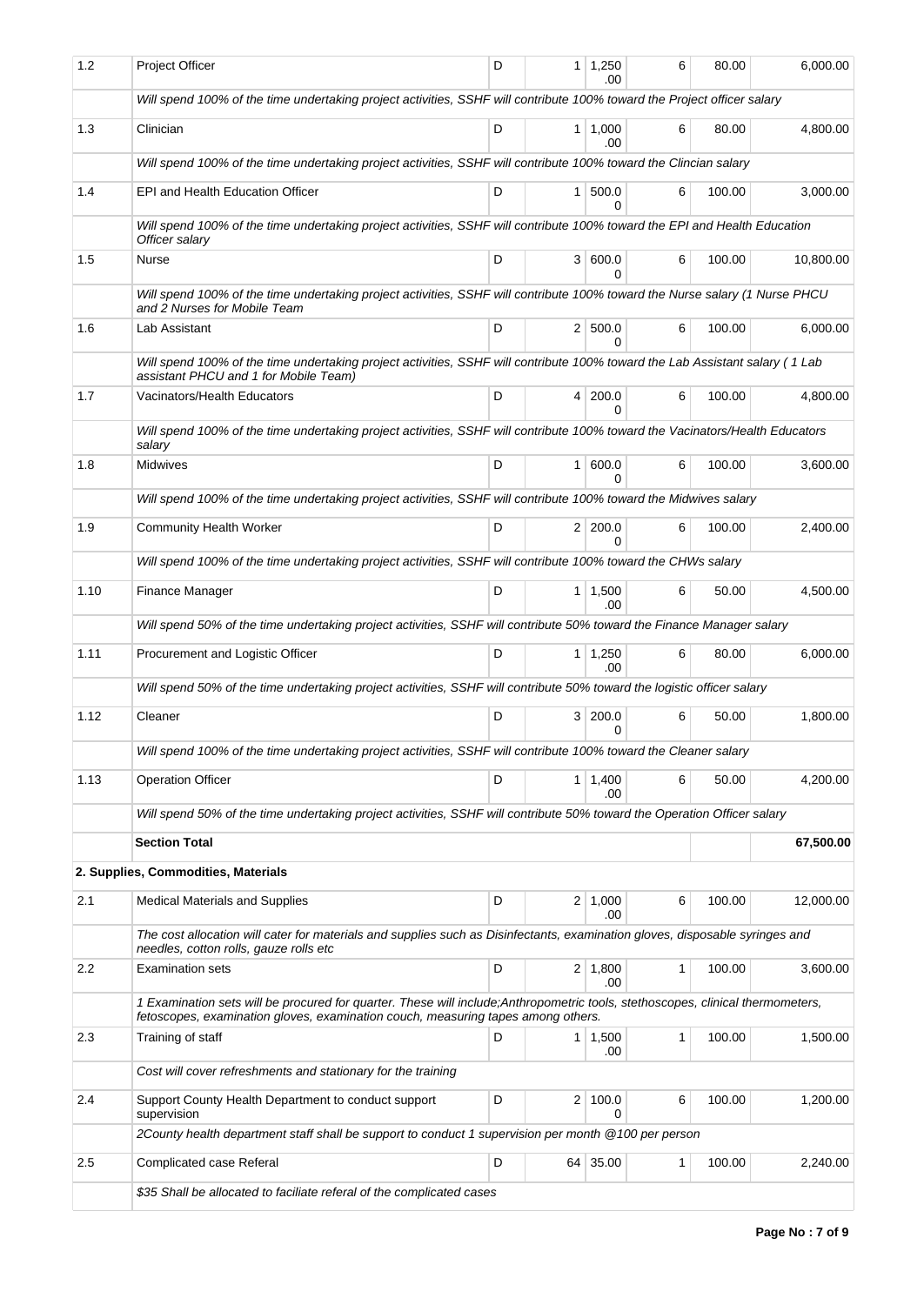| 2.6          | Charter flights (Juba-Aweil)                                                                                                                                                                                                                                                                                                                                                                                                 | D         |                | $2 \mid 7,500$<br>.00  | 1            | 100.00   | 15,000.00 |
|--------------|------------------------------------------------------------------------------------------------------------------------------------------------------------------------------------------------------------------------------------------------------------------------------------------------------------------------------------------------------------------------------------------------------------------------------|-----------|----------------|------------------------|--------------|----------|-----------|
|              | Most of the equipment require to be procured from Juba and taken to the field site on timely manner. 2 charters during the project<br>period will be scheduled at the beginning of the project and midway within the project for huge commodity transport requires.<br>UNHAS which is a regular flight providing partner for Humanitarian aid services has limited capacity for cargo which may delay<br>project activities. |           |                |                        |              |          |           |
| 2.7          | Vechile hire to support field activities                                                                                                                                                                                                                                                                                                                                                                                     | D         |                | $1 \mid 24,00$<br>0.00 | $\mathbf{1}$ | 100.00   | 24,000.00 |
|              | 1 vehicle will be hired to support daily @ \$200 Used per day 20 days a month for 6 Months = 24000                                                                                                                                                                                                                                                                                                                           |           |                |                        |              |          |           |
| 2.8          | Rehabilitation of the One 1 Primary Health Care Unit                                                                                                                                                                                                                                                                                                                                                                         | D         |                | $1 \mid 7,000$<br>.00  | $\mathbf{1}$ | 100.00   | 7,000.00  |
|              | The cost will cover construction materials ie. iron sheets, poles, cement, labour etc.                                                                                                                                                                                                                                                                                                                                       |           |                |                        |              |          |           |
| 2.9          | <b>Mobile Team Tents</b>                                                                                                                                                                                                                                                                                                                                                                                                     | D         |                | 2   5,000<br>.00       | 1            | 100.00   | 10,000.00 |
|              | Tents are needed to set up emergency and mobile sites each time the team goes to a location. 2 sets of mobile tents are required<br>for the that purpose through out the project period. The tents will be required for each for consultations, ANC, EPI and<br>waiting area/Health Education                                                                                                                                |           |                |                        |              |          |           |
|              | <b>Section Total</b>                                                                                                                                                                                                                                                                                                                                                                                                         |           |                |                        |              |          | 76,540.00 |
| 3. Equipment |                                                                                                                                                                                                                                                                                                                                                                                                                              |           |                |                        |              |          |           |
| 3.1          | camera                                                                                                                                                                                                                                                                                                                                                                                                                       | D         |                | $2 \mid 300.0$         | 1            | 100.00   | 600.00    |
|              |                                                                                                                                                                                                                                                                                                                                                                                                                              |           |                | 0                      |              |          |           |
|              | The 2 cameras will support the project staffs                                                                                                                                                                                                                                                                                                                                                                                |           |                |                        |              |          |           |
| 3.2          | Laptops                                                                                                                                                                                                                                                                                                                                                                                                                      |           | 2   800.0<br>0 | 1                      | 100.00       | 1,600.00 |           |
|              | The 2 laptops will support the project staffs                                                                                                                                                                                                                                                                                                                                                                                |           |                |                        |              |          |           |
|              | <b>Section Total</b>                                                                                                                                                                                                                                                                                                                                                                                                         |           |                |                        |              |          | 2,200.00  |
|              | <b>4. Contractual Services</b>                                                                                                                                                                                                                                                                                                                                                                                               |           |                |                        |              |          |           |
| NA           | NA                                                                                                                                                                                                                                                                                                                                                                                                                           | <b>NA</b> | 0              | 0.00                   | 0            | 0        | 0.00      |
|              | ΝA                                                                                                                                                                                                                                                                                                                                                                                                                           |           |                |                        |              |          |           |
|              | <b>Section Total</b>                                                                                                                                                                                                                                                                                                                                                                                                         |           |                |                        |              |          | 0.00      |
| 5. Travel    |                                                                                                                                                                                                                                                                                                                                                                                                                              |           |                |                        |              |          |           |
| 5.1          | Juba field staff travel (flights)                                                                                                                                                                                                                                                                                                                                                                                            | D         | 4              | 250.0                  | 6            | 100.00   | 6,000.00  |
|              |                                                                                                                                                                                                                                                                                                                                                                                                                              |           |                | 0                      |              |          |           |
|              | cost support staff movement in and out of field                                                                                                                                                                                                                                                                                                                                                                              |           |                |                        |              |          |           |
| 5.2          | Field staff based accommodation and feeding                                                                                                                                                                                                                                                                                                                                                                                  | D         | 4              | 100.0<br>0             | 6            | 100.00   | 2,400.00  |
|              | 4 staff @\$100 per month                                                                                                                                                                                                                                                                                                                                                                                                     |           |                |                        |              |          |           |
| 5.3          | Support supervision                                                                                                                                                                                                                                                                                                                                                                                                          | D         | 1 <sup>1</sup> | 100.0<br>0             | 6            | 100.00   | 600.00    |
|              | 6 supervisions @ \$100                                                                                                                                                                                                                                                                                                                                                                                                       |           |                |                        |              |          |           |
|              | <b>Section Total</b>                                                                                                                                                                                                                                                                                                                                                                                                         |           |                |                        |              |          | 9,000.00  |
|              | 6. Transfers and Grants to Counterparts                                                                                                                                                                                                                                                                                                                                                                                      |           |                |                        |              |          |           |
| <b>NA</b>    | <b>NA</b>                                                                                                                                                                                                                                                                                                                                                                                                                    | <b>NA</b> | 0              | 0.00                   | 0            | 0        | 0.00      |
|              | <b>NA</b>                                                                                                                                                                                                                                                                                                                                                                                                                    |           |                |                        |              |          |           |
|              | <b>Section Total</b>                                                                                                                                                                                                                                                                                                                                                                                                         |           |                |                        |              |          | 0.00      |
|              | 7. General Operating and Other Direct Costs                                                                                                                                                                                                                                                                                                                                                                                  |           |                |                        |              |          |           |
| 7.1          | <b>Head Office Rent</b>                                                                                                                                                                                                                                                                                                                                                                                                      | D         |                | $1 \mid 2,000$<br>.00  | 6            | 50.00    | 6,000.00  |
|              | SHHF will contribute 50% towards head office rent                                                                                                                                                                                                                                                                                                                                                                            |           |                |                        |              |          |           |
| 7.2          | Head office Internet                                                                                                                                                                                                                                                                                                                                                                                                         | D         |                | $1 \mid 1,000$<br>.00  | 6            | 50.00    | 3,000.00  |
|              | SHHF will contribute 50% towards Head office Internet                                                                                                                                                                                                                                                                                                                                                                        |           |                |                        |              |          |           |